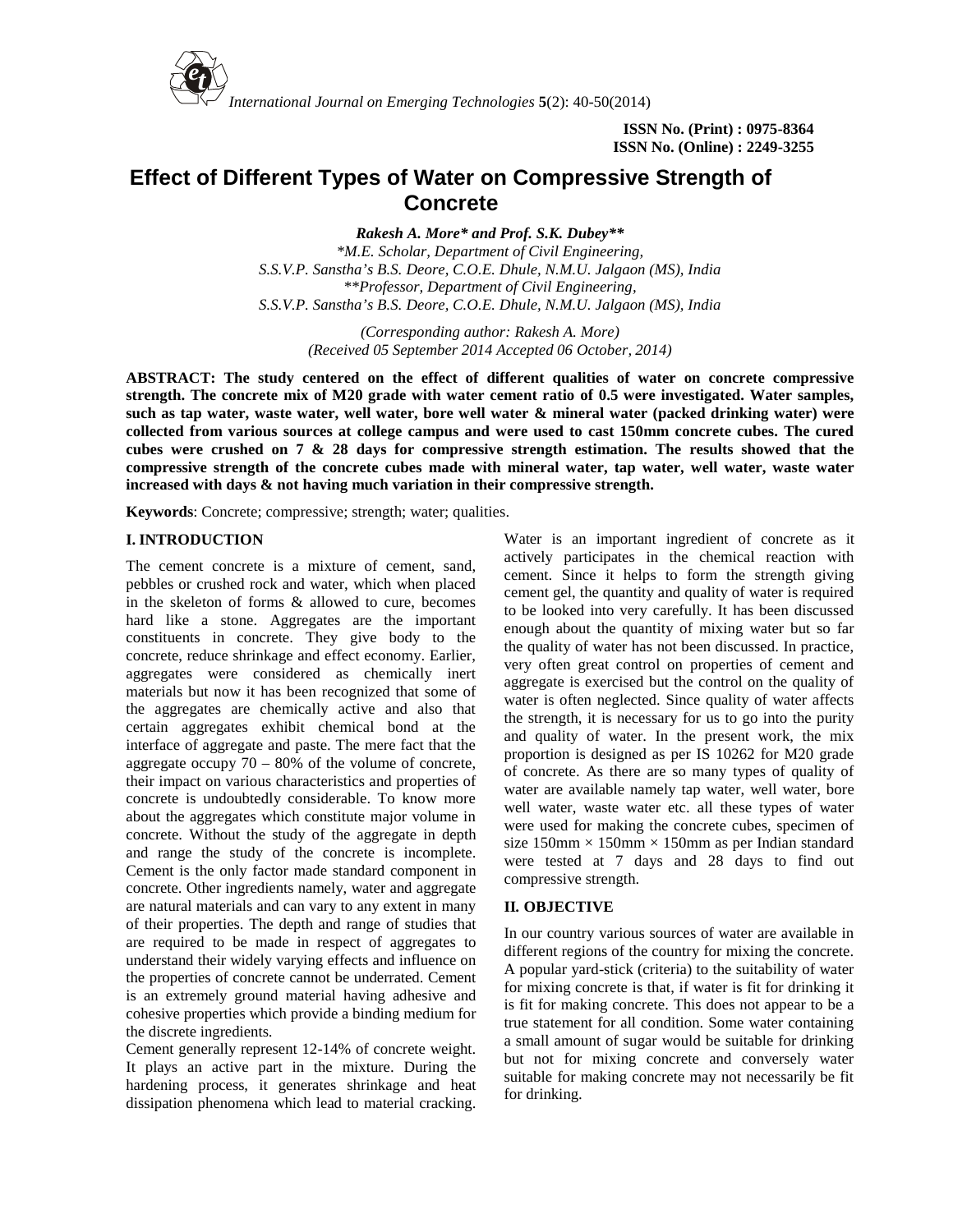Generally water which is available easily on the site such as tap water, bore well water, well water, municipal waste water etc. are directly used for mixing the concrete. Hence in this project work an attempt is made to investigate the effects of different types of water on compressive strength of concrete and identification of civil work where these water can be used without compromising structural strength parameters.

### *A. Qualities of water for making concrete. (mixing water for concrete)*

Almost any natural water that is drinkable and has no pronounced (strongly marked) taste or odor can be used as mixing water for making concrete (Fig.1). However some waters that are not fit for drinking may be suitable for use in concrete. Six typical analyses of city water supplies and seawater are shown in Table 1. These waters approximate the composition of domestic water supplies for most of the cities over 20,000 population in the United States and Canada. Water from any of these sources is suitable for making concrete. A water source comparable in analysis to any of the waters in the table is probably satisfactory for use in concrete (Fig. 1).



**Fig. 1.** Water that is safe to drink is safe to use in concrete.

Excessive impurities in mixing water not only may affect setting time and concrete strength, but also may cause efflorescence, staining, corrosion of reinforcement, volume instability, and reduced durability. Therefore, certain optional limits may be set on chlorides, sulfates, alkalies and solids in the mixing water or appropriate tests can be performed to determine the effect of the impurity has on various properties. Some impurities may have little effect on strength and setting time, yet they can adversely affect durability and other properties.

#### **III. METHODOLOGY**

### *A. The present study*

The objective of the present work is to compare the compressive strength of concrete for M20 grade by using the different qualities of water such a tap water, bore well water, well water, waste water etc. which are available on different construction sites and are directly being used for making concrete, also identification of civil works where these water can be used without compromising structural strength parameters.

#### *B. Water*

Locally available potable water (drinking water) confirming IS: 3025 – 1986 (Bureau of Indian Standards 1986) having Ph. value 7.0 is used. The concrete mix for M20 grade with water cement ratio 0.5 were investigated, then using different quality of water such as waste water, well water, bore well water, Bisleri water (mineral water) (Photos showing various qualities of water) were used to cast 150mm concrete cube.



**Fig. 2.** Water sample – Bisleri Water (Mineral Water).



**Fig. 3.** Collection of waste water.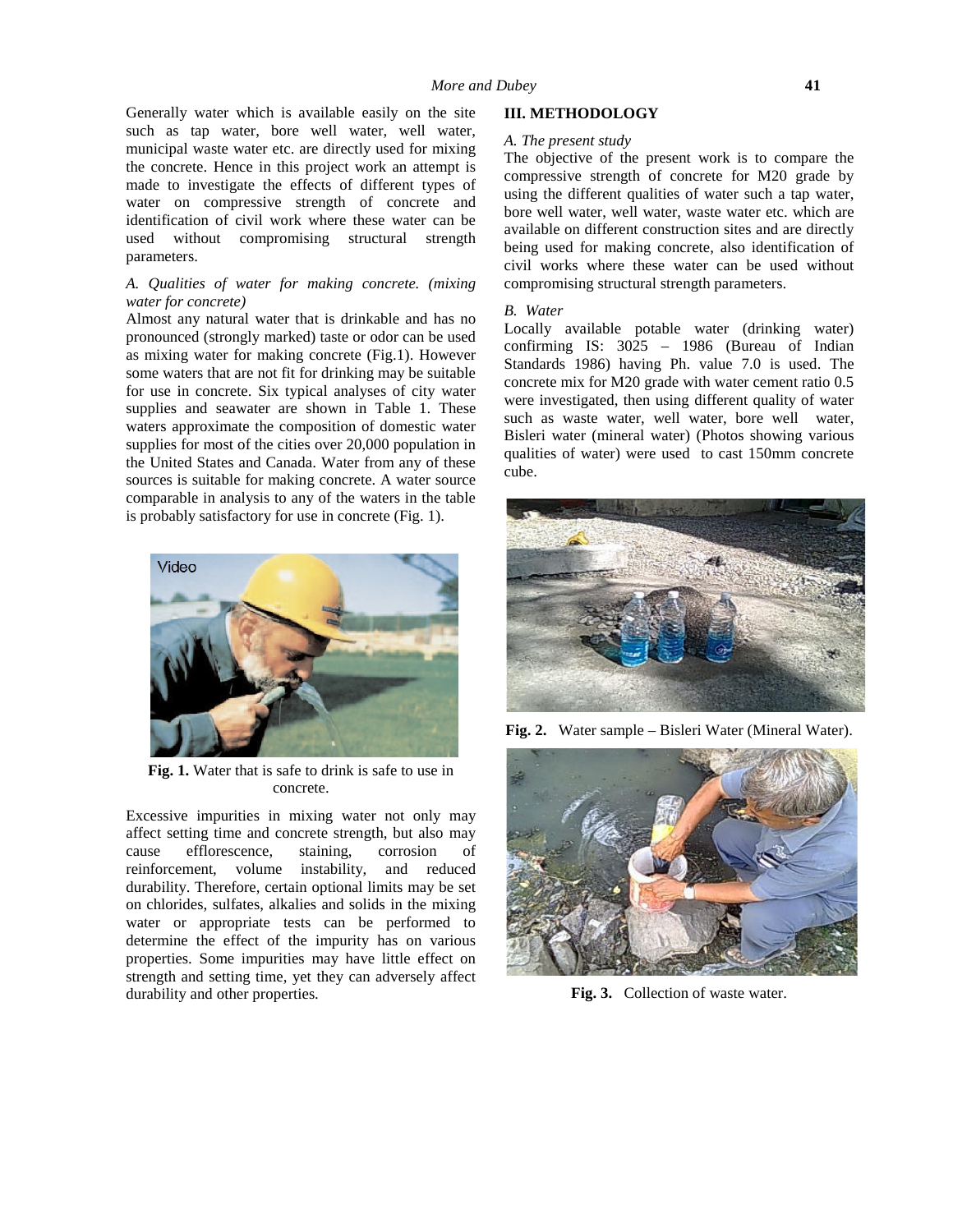### *More and Dubey* **42**

#### *C. Mixing*

Concrete shall be mixed in a mechanical mixer. The mixer should comply with IS 1791 and IS 12119. The mixers shall be fitted with water measuring (metering) devices. The mixing shall be continued until there is a uniform distribution of the materials and the mass is uniform in color and consistency. If there is segregation after unloading from the mixer, the concrete should be remixed.



**Fig. 4.** Mineral water sample was being used to mixed the concrete.

*D. Experimental set up of concrete compression test*



**Fig. 5.** Compression testing Machine.

#### *E. Compression Test*

Compression test is the most common test conducted on hardened concrete, partly because it is an easy test to perform, and partly because most of the desirable characteristic properties of concrete are qualitatively related to its compressive strength.

The compression test is carried out on specimens cubical or in cylindrical shapes. Prism is sometime used, but it is not common in our country. Sometimes the compression strength of concrete is determined using parts of beams is usually of square cross section, this part of beam could be used to find out compressive strength.

The cube specimen is of the size 15x15x15 cm. If the largest nominal size of the aggregate does not exceed 20 mm, 10 cm size cube may also be used as an alternative. Cylindrical test specimens have a length equal to twice the diameter. They are 15 cm in diameter and 30 cm long. Smaller test specimens may be used but ratio of diameter of the specimen to maximum size of aggregate, not less than 3 to 1is maintained.

The 7 days  $& 28$  days cubes (150mm x 150mm x 150mm) were collected from their curing location. The cure location was the same for each of the specimen which were made from various quality of water. The specimen, which were removed from the water bath, were keep aside for drying until they were ready for testing. Two cubes from each set were taken for testing of 7 days concrete. After this then two cubes were take for testing 28 days concrete.

This Compression testing Machine (Fig.5) was used on the seven day, and twenty eight day cured concrete specimens. For each test day, the cubes were placed in the loading apparatus, and the load was actuated at a controlled loading rate. Once the specimen reached its critical load, one of the load indicators needle recorded the exact failure point.



**Fig. 6.** Machine indicator needle (Point of failure).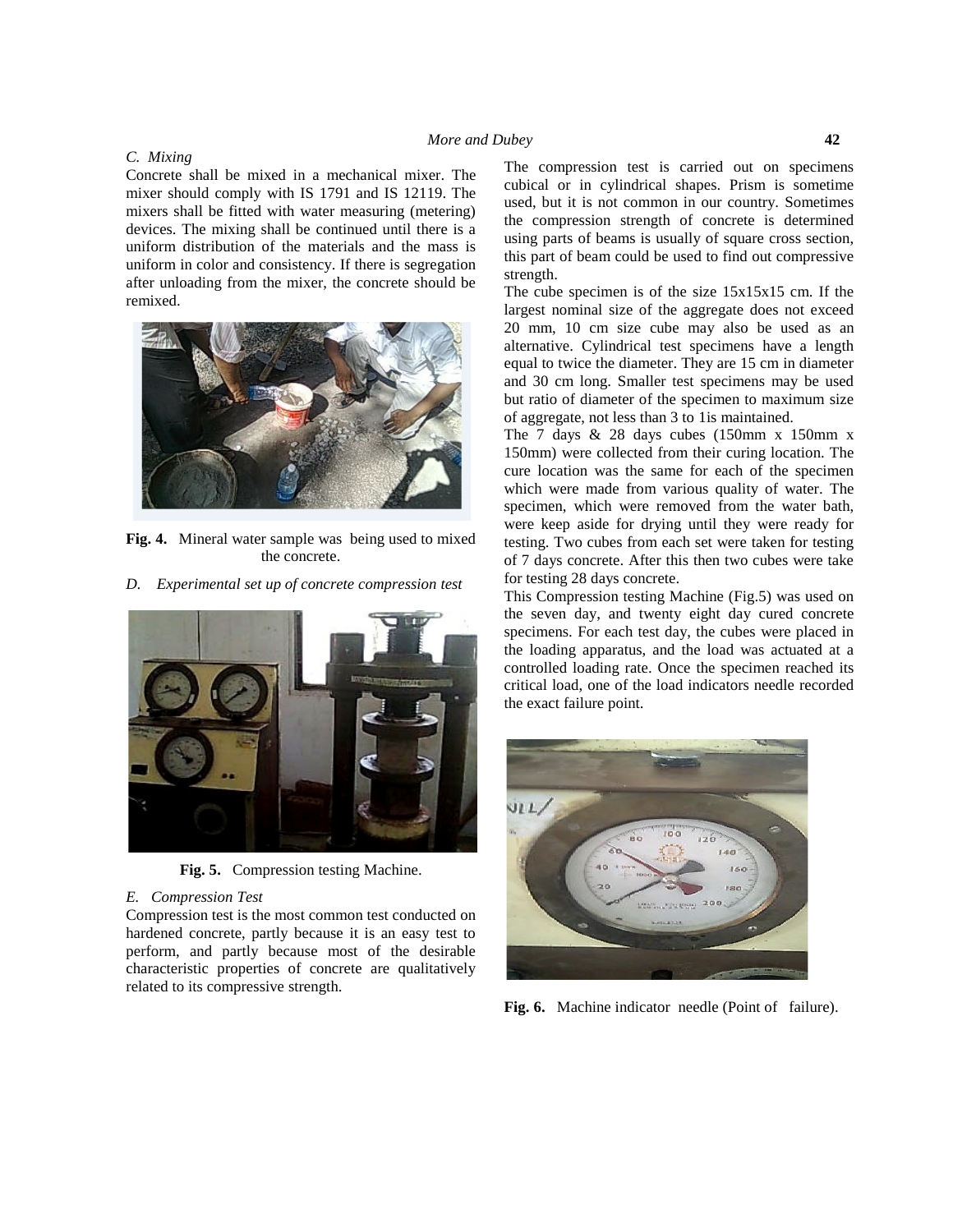# **IV. RESULT AND DISCUSSION**

# *A. Result of concrete mix design*

| <b>Test Details</b> | Unit  |            | Compressive strength of concrete<br>cubes. |            |  |  |  |
|---------------------|-------|------------|--------------------------------------------|------------|--|--|--|
| Sample No.          |       |            | $\mathcal{D}_{\mathcal{L}}$                | 3          |  |  |  |
| Specimen ID         |       | $A-1$      | $A-2$                                      | $A-3$      |  |  |  |
| Date of             |       | 05/05/2012 | 05/05/2012                                 | 05/05/2012 |  |  |  |
| casting             |       |            |                                            |            |  |  |  |
| Age. of             | Days  |            | 7                                          |            |  |  |  |
| specimen            |       |            |                                            |            |  |  |  |
| Date of Test        |       | 12/05/2012 | 12/05/2012                                 | 12/05/2012 |  |  |  |
| Maximum             | Tonne | 60         | 61                                         | 60         |  |  |  |
| Failure load        |       |            |                                            |            |  |  |  |
| Compressive         | N/mm2 | 26.16      | 26.596                                     | 26.16      |  |  |  |
| strength            |       |            |                                            |            |  |  |  |

# **Table 1: Trial Mix Results of Concrete Cube M-20.**

# **Table 2: Mix Proportion of Concrete.**

| <b>Proportion</b>                                   | Water         | <b>Cement</b> | Sand    | <b>Coarse</b><br><b>Aggregate</b> |  |  |  |  |
|-----------------------------------------------------|---------------|---------------|---------|-----------------------------------|--|--|--|--|
| By Weight $(kg/m3)$                                 | 191           | 382           | 705     | 1150                              |  |  |  |  |
| Weight(kg)                                          | 0.5           |               | 1.85    | 3.02                              |  |  |  |  |
| Volume(liters)                                      | 0.5           |               | 2.16    | 3.52                              |  |  |  |  |
| For 1 Bag of Cement, The quantities of material are |               |               |         |                                   |  |  |  |  |
| By weight $(kg/bag)$                                | $25\text{kg}$ | 50kg          | 92.28kg | 150.52kg                          |  |  |  |  |

**Table 3: "Weights of Cubes (Kg) For 7 Days of Different Water Samples."**

| Type of water<br>sample   | Cube Size(mm) | of<br>Age<br>cubes(da<br>ys) | of<br>Weights<br>cube in kg | Avg. Weights<br>(Kg) |
|---------------------------|---------------|------------------------------|-----------------------------|----------------------|
| Well Water                | 150x150x150   | 7                            | 8.700<br>8.985<br>8.840     | 8.841                |
| Tap Water                 | 150x150x150   | $\overline{7}$               | 8.800<br>8.850<br>8.810     | 8.820                |
| Mineral<br>Water(Bisleri) | 150x150x150   | $\overline{7}$               | 9.158<br>9.062<br>9.120     | 9.113                |
| Waste Water               | 150x150x150   | $\overline{7}$               | 9.198<br>9.068<br>9.115     | 9.127                |
| well<br>Bore<br>Water     | 150x150x150   | $\overline{7}$               | 8.832<br>9.002<br>8.890     | 8.908                |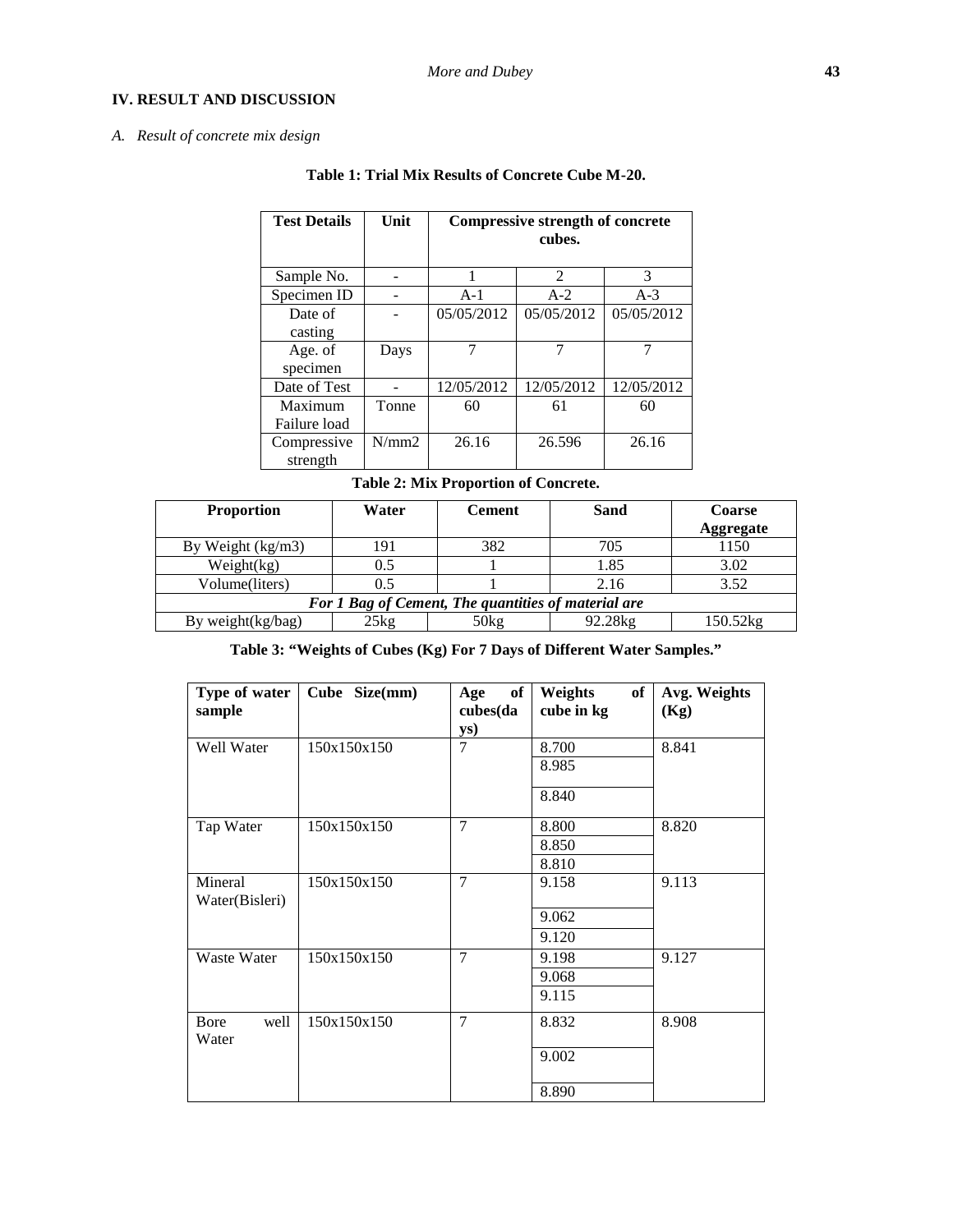

**Graph 1:** 7 Days Weight of Cubes.



**Graph 2:** 7 Days Compressive strengths of Cubes.

| Table 4: 7 Days Compressive Strength." |  |  |  |  |  |
|----------------------------------------|--|--|--|--|--|
|----------------------------------------|--|--|--|--|--|

| of<br><b>Type</b><br>water<br>sample | <b>Cube</b><br>Size(mm) | of<br>Age<br>cubes<br>(days) | Compressive<br><b>Strength</b><br>(Tone) | Compressive<br><b>Strength</b><br>(N/mm2) | Avg. Strength<br>(N/mm2) |
|--------------------------------------|-------------------------|------------------------------|------------------------------------------|-------------------------------------------|--------------------------|
| Well Water                           | 150x150x150             | $\overline{7}$               | 51                                       | 22.236                                    | 22.963                   |
|                                      |                         |                              | 53                                       | 23.108                                    |                          |
|                                      |                         |                              | 54                                       | 23.544                                    |                          |
| Tap Water                            | 150x150x150             | $\overline{7}$               | 60                                       | 26.160                                    | 26.305                   |
|                                      |                         |                              | 60                                       | 26.160                                    |                          |
|                                      |                         |                              | 61                                       | 26.596                                    |                          |
| Mineral<br>Water                     | 150x150x150             | $\overline{7}$               | 63                                       | 27.468                                    | 27.168                   |
| (Bisleri)                            |                         |                              | 63                                       | 27.468                                    |                          |
|                                      |                         |                              | 61                                       | 26.596                                    |                          |
| Waste Water                          | 150x150x150             | $\tau$                       | 47                                       | 20.490                                    | 20.633                   |
|                                      |                         |                              | 47                                       | 20.490                                    |                          |
|                                      |                         |                              | 48                                       | 20.92                                     |                          |
| Bore<br>well<br>Water                | 150x150x150             | $\overline{7}$               | 60                                       | 26.160                                    | 24.852                   |
|                                      |                         |                              | 59                                       | 25.724                                    |                          |
|                                      |                         |                              | 52                                       | 22.672                                    |                          |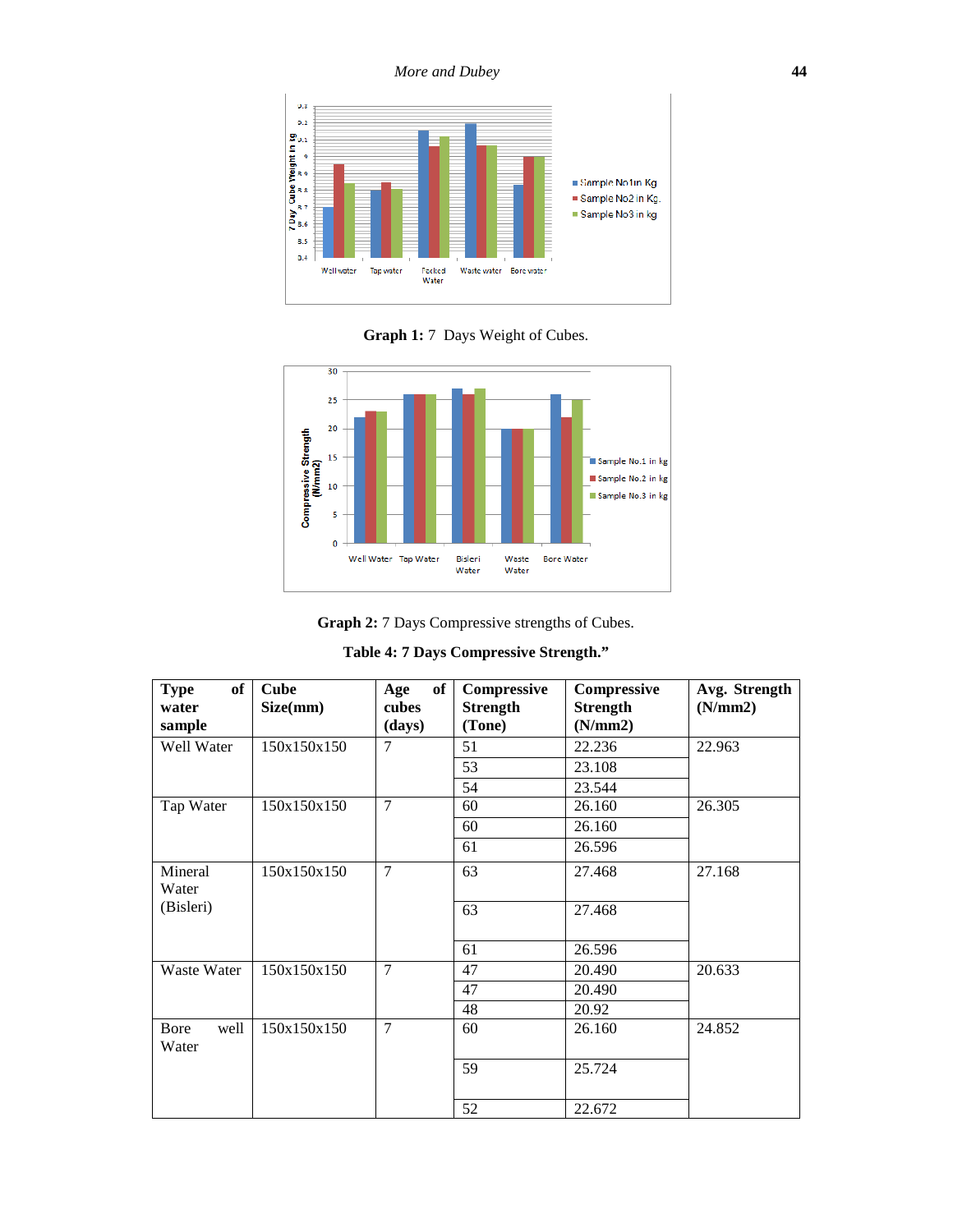

**Graph 3:** 7 Days Average Compressive strengths of Cubes.

|  |  | Table 5: "Weights of Cubes (Kg) For 28 Days of Different Water Samples". |  |
|--|--|--------------------------------------------------------------------------|--|
|  |  |                                                                          |  |

| Type of water<br>sample   | <b>Cube</b><br>Size(cm) | of<br>Age<br>cubes<br>(days) | Weights<br>of<br>cube in kg | Avg.<br>Weights<br>(Kg) |
|---------------------------|-------------------------|------------------------------|-----------------------------|-------------------------|
| Well Water                | 15x15x15                | 28                           | 8.642                       | 8.875                   |
|                           |                         |                              | 8.910                       |                         |
|                           |                         |                              | 9.074                       |                         |
| Tap Water                 | 15x15x15                | 28                           | 8.904                       | 8.908                   |
|                           |                         |                              | 8.910                       |                         |
|                           |                         |                              | 8.910                       |                         |
| Mineral<br>Water(Bisleri) | 15x15x15                | 28                           | 8.838                       | 8.828                   |
|                           |                         |                              | 8.875                       |                         |
|                           |                         |                              | 8.772                       |                         |
| Waste Water               | 15x15x15                | 28                           | 9.112                       | 8.828                   |
|                           |                         |                              | 9.110                       |                         |
|                           |                         |                              | 8.672                       |                         |
| Bore well Water           | 15x15x15                | 28                           | 8.806                       | 8.822                   |
|                           |                         |                              | 8.810                       |                         |
|                           |                         |                              | 8.850                       |                         |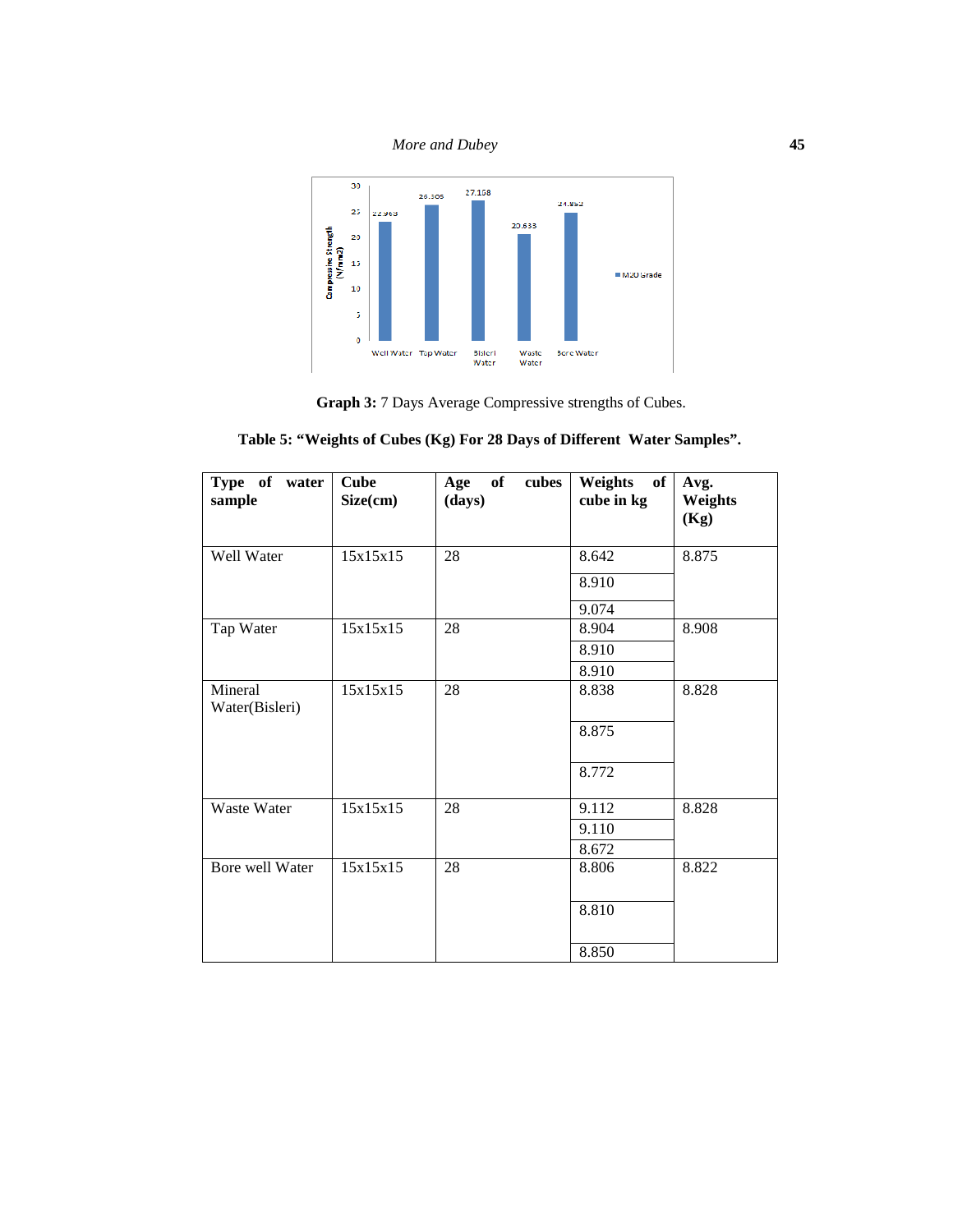*More and Dubey* **46**



**Graph 4:** 28 Days Weight of Cubes.



**Graph 5:** 28 Days Compressive strengths of Cubes.

| Type of water<br>sample   | <b>Cube</b><br>Size(cm) | Age of cubes<br>(days) | Compressive<br><b>Strength</b><br>(N/mm2) | Avg.<br><b>Strength</b><br>(N/mm2) |
|---------------------------|-------------------------|------------------------|-------------------------------------------|------------------------------------|
| Well Water                | 15x15x15                | 28                     | 32.700                                    | 30.229                             |
|                           |                         |                        | 30.520                                    |                                    |
|                           |                         |                        | 27.468                                    |                                    |
| Tap Water                 | 15x15x15                | 28                     | 28.340                                    | 29.648                             |
|                           |                         |                        | 29.648                                    |                                    |
|                           |                         |                        | 30.956                                    |                                    |
| Mineral<br>Water(Bisleri) | 15x15x15                | 28                     | 36.624                                    | 34.226                             |
|                           |                         |                        | 34.880                                    |                                    |
|                           |                         |                        | 31.828                                    |                                    |
| Waste Water               | 15x15x15                | 28                     | 31.392                                    | 31.828                             |
|                           |                         |                        | 32.264                                    |                                    |
| Bore well<br>Water        | 15x15x15                | 28                     | 25.724                                    | 28.485                             |
|                           |                         |                        | 28.776                                    |                                    |
|                           |                         |                        | 30.956                                    |                                    |

|  | Table 6: "28 Days Compressive Strength". |  |
|--|------------------------------------------|--|
|  |                                          |  |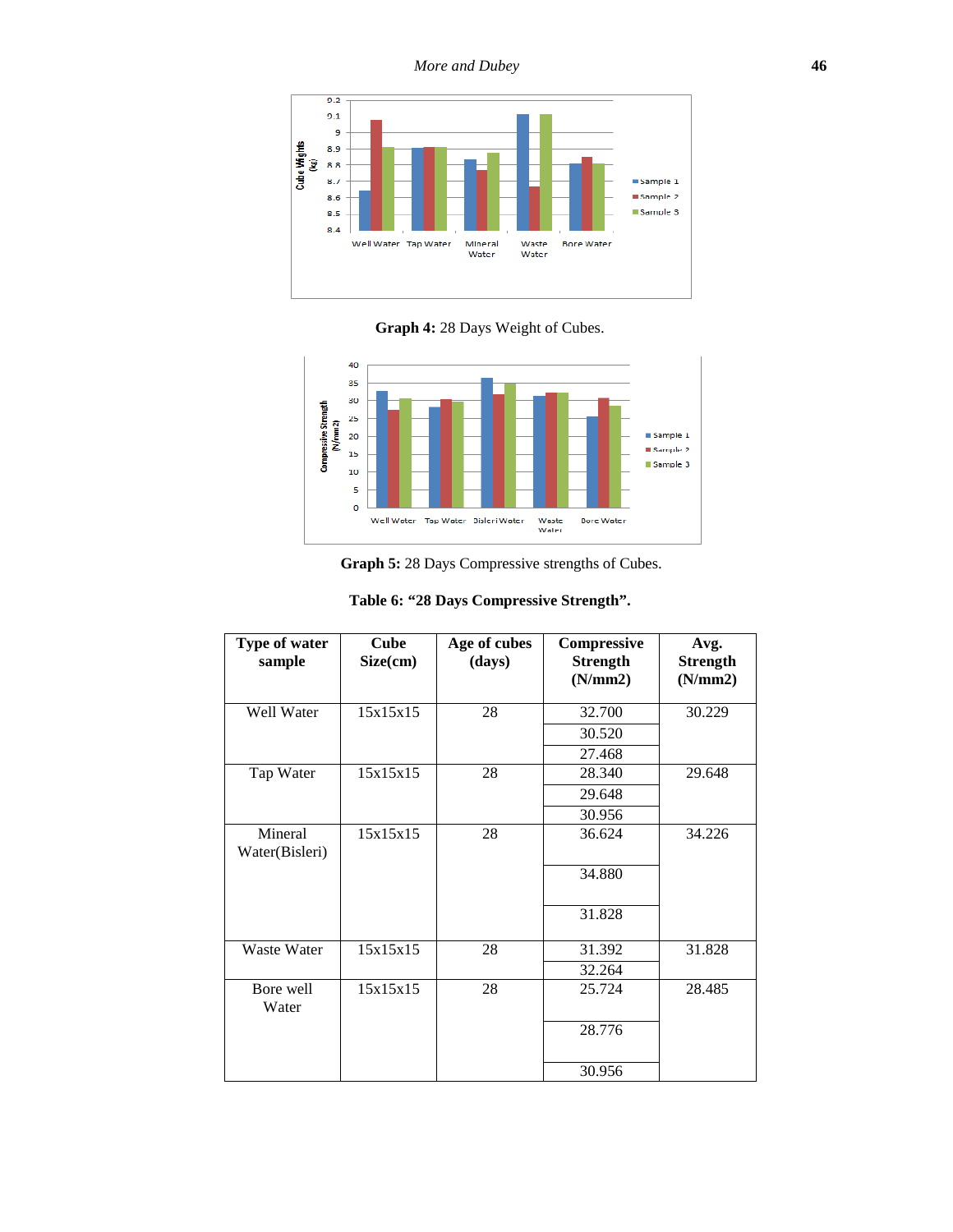







**Table 7: "7- Days Splitting Tensile Test of Concrete".**

| <b>Type of</b>   | <b>Identification</b>     | Age         |                 | <b>Load at</b>   | <b>Splitting</b> | <b>Average</b> |
|------------------|---------------------------|-------------|-----------------|------------------|------------------|----------------|
| Water            |                           | <b>Days</b> |                 | <b>Failure P</b> | <b>Tensile</b>   | fct            |
| <b>Sample</b>    |                           |             |                 |                  | <b>Strength</b>  | N/mm2          |
|                  |                           |             |                 |                  | fct=0.637P/DL    |                |
|                  |                           |             | <b>Ton</b>      | Ñ                | (N/mm 2)         |                |
| Well             | $\overline{\mathbf{s}}$ 1 | 7           | 11              | 107910           | 1.53             |                |
| Water            |                           |             |                 |                  |                  | 1.51           |
|                  | $\overline{\mathbf{S2}}$  | 7           | 10.5            | 103005           | 1.46             |                |
|                  | $\overline{\text{S3}}$    | 7           | $\overline{11}$ | 107910           | 1.53             |                |
| Tap              | T1                        | 7           | 12              | 117720           | 1.67             |                |
| Water            | $\overline{12}$           | 7           | $\overline{12}$ | 117720           | 1.67             | 1.71           |
|                  | T3                        | 7           | 13              | 127530           | 1.80             |                |
| Packed           | P <sub>1</sub>            | 7           | $\overline{14}$ | 137340           | 1.94             |                |
| <b>Drinking</b>  | P2                        | 7           | $\overline{13}$ | 127530           | 1.80             | 1.86           |
| Water            |                           |             |                 |                  |                  |                |
|                  | P3                        | 7           | $\overline{13}$ | 127530           | 1.80             |                |
| Waste            | W <sub>1</sub>            | 7           | 11              | 107910           | 1.53             |                |
| Water            | W <sub>2</sub>            | 7           | 11              | 107910           | 1.53             | 1.53           |
|                  | W3                        | 7           | 11              | 107910           | 1.53             |                |
| <b>Bore Well</b> | B1                        | 7           | 12              | 117720           | 2.45             |                |
| Water            | B2                        | 7           | $\overline{13}$ | 127530           | 1.80             | 2.02           |
|                  | $\overline{B3}$           | 7           | 13              | 127530           | 1.80             |                |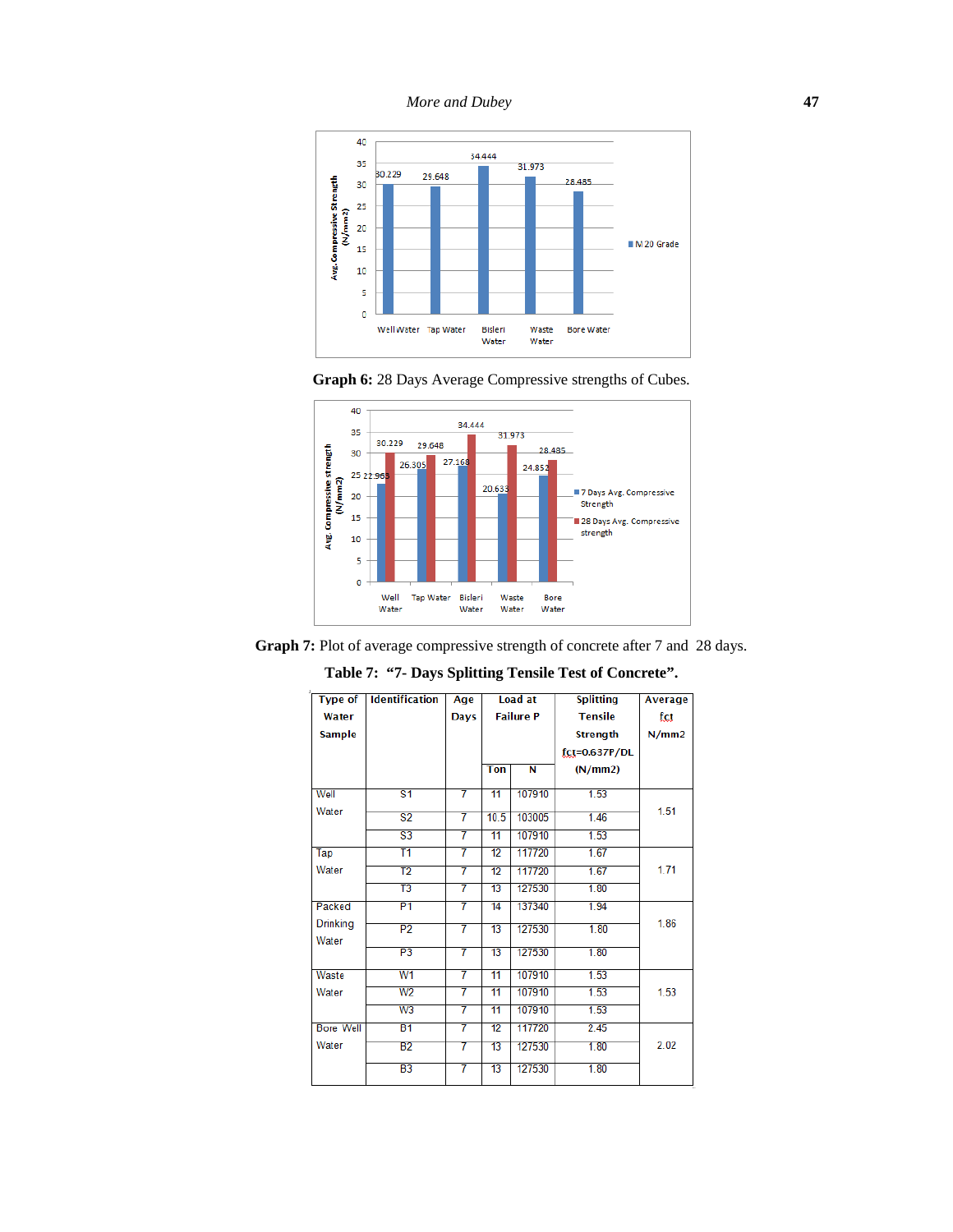



**GRAPH 8:** "7 DAYS SPLITTING TENSILE STRENGTH".

**Graph 9: 7** days avg. splitting tensile strength".

| <b>Type of</b>      | <b>Identification</b><br>Age |             |                 | <b>Load at Failure</b> | <b>Splitting</b>  | <b>Averag</b> |
|---------------------|------------------------------|-------------|-----------------|------------------------|-------------------|---------------|
| Water               |                              | <b>Days</b> |                 | P                      | <b>Tensile</b>    | fct           |
| <b>Sample</b>       |                              |             |                 |                        | <b>Strength</b>   | N/mm2         |
|                     |                              |             |                 |                        | $fct = 0.637P/DL$ |               |
|                     |                              |             | <b>Ton</b>      | N                      | (N/mm 2)          |               |
|                     |                              |             |                 |                        |                   |               |
| Well Water          | S <sub>1</sub>               | 28          | 17              | 166770                 | 2.36              |               |
|                     | S <sub>2</sub>               | 28          | 18              | 176580                 | 2.50              | 2.45          |
|                     | $\overline{\mathsf{S3}}$     | 28          | $\overline{18}$ | 176580                 | 2.50              |               |
|                     |                              |             |                 |                        |                   |               |
| <b>Tap Water</b>    | T1                           | 28          | 19              | 186390                 | 2.64              |               |
|                     | T2                           | 28          | 20              | 196200                 | 2.78              | 2.73          |
|                     | T3                           | 28          | 20              | 196200                 | 2.78              |               |
| Packed              | P1                           | 28          | 18              | 176580                 | 2.50              |               |
| <b>Drinking</b>     | P <sub>2</sub>               | 28          | 19              | 186390                 | 2.64              | 2.59          |
| Water               |                              |             |                 |                        |                   |               |
|                     | P3                           | 28          | 19              | 186390                 | 2.64              |               |
| Waste Water         | W <sub>1</sub>               | 28          | 17              | 166770                 | 2.36              |               |
|                     | W <sub>2</sub>               | 28          | $\overline{17}$ | 166770                 | 2.36              | 2.31          |
|                     | W <sub>3</sub>               | 28          | 16              | 156960                 | 2.22              |               |
| <b>Bore</b><br>Well | <b>B1</b>                    | 28          | 20              | 196200                 | 2.78              |               |
| Water               | <b>B2</b>                    | 28          | 19              | 186390                 | 2.64              | 2.69          |
|                     | B <sub>3</sub>               | 28          | 19              | 186390                 | 2.64              |               |
|                     |                              |             |                 |                        |                   |               |

|  |  | Table 8: 28-days Splitting Tensile Test of Concrete". |  |
|--|--|-------------------------------------------------------|--|
|  |  |                                                       |  |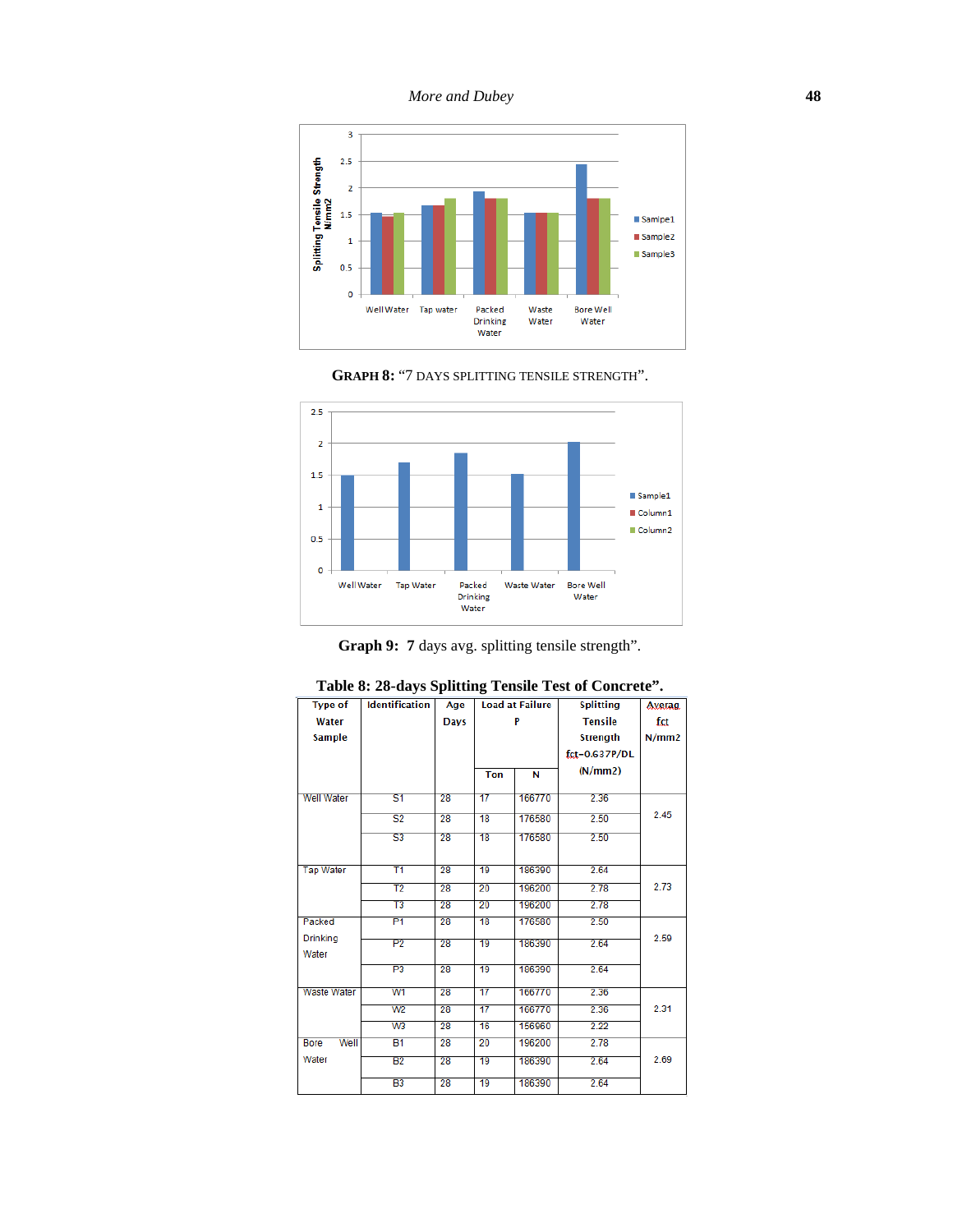









**Graph 12:**"7 and 28 Days Avg. Splitting Tensile Strength".

**Table 9: "Relation between compressive and tensile strength of concrete".**

| <b>Type of water</b><br>sample | <b>Strength of Concrete (Mpa)</b> |                     | Ratio (%)<br><b>Tensile</b> |
|--------------------------------|-----------------------------------|---------------------|-----------------------------|
|                                | Compressive                       | <b>Tensile</b>      | strength to                 |
|                                | $(28 \text{ days})$               | $(28 \text{ days})$ | compressive                 |
|                                |                                   |                     | strength                    |
| <b>Well</b> water              | 30.229                            | 2.45                | 8.10                        |
| Tap water                      | 29.648                            | 2.73                | 9.21                        |
| <b>Packed water</b>            | 34.444                            | 2.59                | 7.52                        |
| <b>Waste water</b>             | 31.973                            | 2.31                | 7.22                        |
| Bore well water                | 28.485                            | 2.69                | 9.44                        |